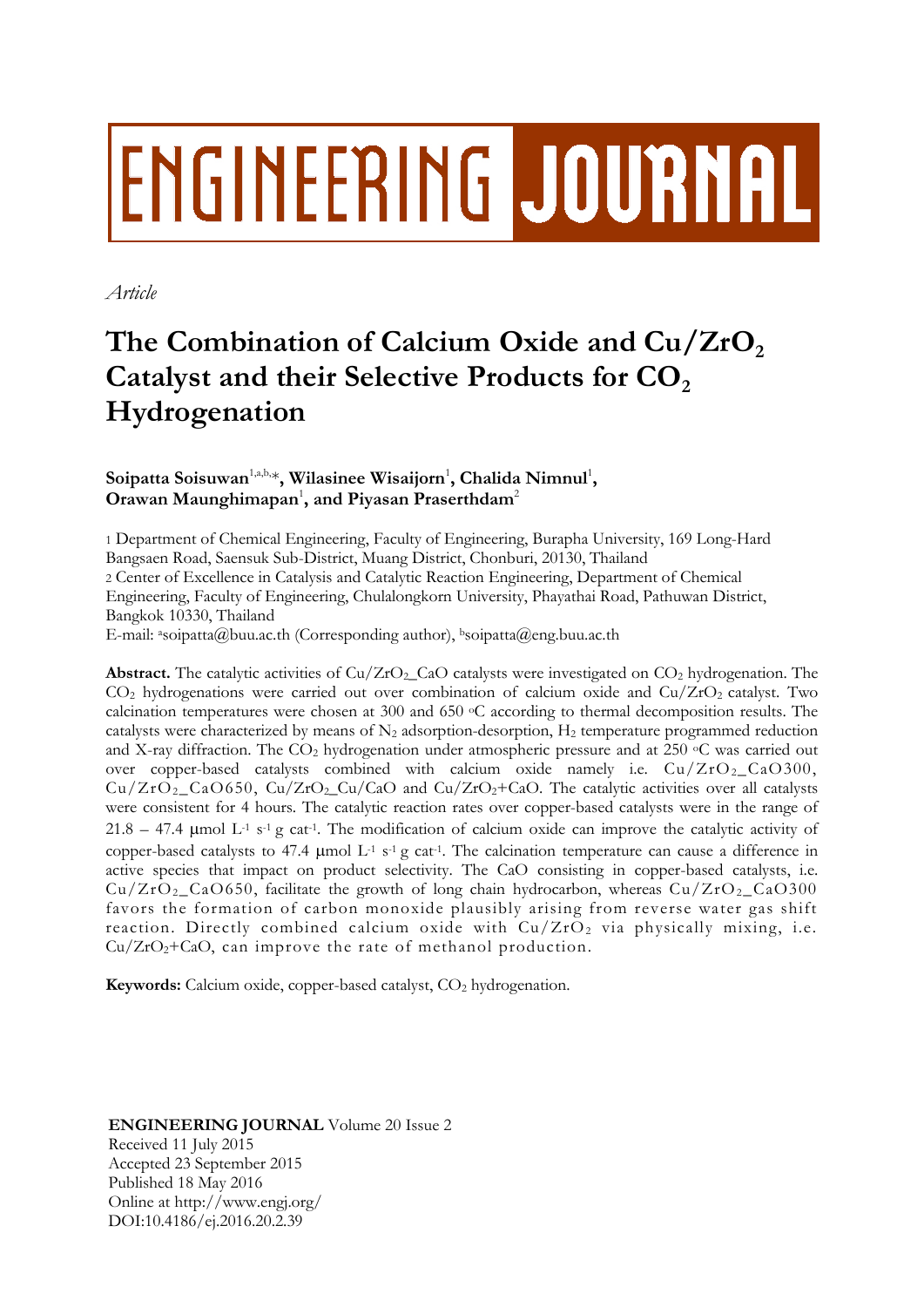# **1. Introduction**

The increasing rate of energy consumption is one of the severe impacts on environmental topics nowadays because of large population growth and their demand for sustenance, transportation and novel technology which are an exploitation of natural resources, such as fossil fuel that can directly convert to energy with emission of greenhouse gas i.e. CO2. The incremental amount of carbon dioxide impacts highly on global environment owning to high heat capacity of  $CO<sub>2</sub>$  that can rise the global temperature up and change the global climate [1]. The  $CO<sub>2</sub>$  utilization is thus of interest for many researchers. The conversion of  $CO<sub>2</sub>$  to energy source molecules can considerably benefit both in reduction of  $CO<sub>2</sub>$  and production of clean energy source. The hydrogenation of carbon dioxide can occur essentially over catalytic surface of metal to produce the molecules of long chain hydrocarbon and/or alcohol [2–5]. The complete combustion of these fuels emits only carbon dioxide, non hazardous gas, and this carbon dioxide compensates carbon content in ecosystem [1]. The principle catalyst widely used in CO<sub>2</sub> hydrogenation is copper based catalyst since it was selective towards methanol and hydrocarbon. The coupling copper catalyst with special oxide such as ZnO [6–8], or support such as  $\text{Al}_2\text{O}_3$  [7] or  $\text{ZrO}_2$  [7, 9, 10], can effectively increase the hydrogenation rates. Zirconium oxide was employed as catalytic promoter or support because of its notable chemical stability giving good active metal size dispersion and resulting in high production rate [11, 12]. The use of zirconium oxide as copper catalyst support can enhance the catalyst stability while prolonging  $CO<sub>2</sub>$  hydrogenation as it can prevent sintering of active metal sites. F. Arena et.al. found textural and chemical effects of zirconia support that conferred superior performance on  $Cu-ZnO/ZrO<sub>2</sub>$  system compared with  $Al_2O_3$ - and  $CeO_2$ systems because the oxide carriers can control texture and metal surface exposure and adsorption property of  $CO_2$  and H<sub>2</sub> [13]. The primary role of metal/oxide interface in copper-based catalysts on  $CO_2$  to  $CH_3OH$ hydrogenation arises from a synergism of metal Cu hydrogenation and oxide basic sites [14]. The hydrogenation of CO<sub>2</sub> to methanol was preferable apparently owning to La addition in ZrO<sub>2</sub> supported copper based catalysts [15]. Additional La existing in  $Cu/ZrO<sub>2</sub>$  can improve the number of strong base which facilitates adsorption of CO<sub>2</sub> contributing the formation of methanol. The hydrogenolysis strongly depends on the basicity of Cu-based catalysts and performance of hydrogen spill over [16]. By this reason, we are interested to elucidate a role of basic sites existing in  $Cu/ZrO<sub>2</sub>$  for  $CO<sub>2</sub>$  hydrogenation selectively convert to products, calcium oxide derived from natural material, i.e. oyster shell, therefore was employed as additional oxide in zirconium oxide supported copper catalysts. The CO<sub>2</sub> hydrogenation was carried out under atmospheric pressure and low temperature 250  $\degree$ C. The selective products of CO<sub>2</sub> hydrogenation to methanol and hydrocarbon were investigated.

# **2. Experimental**

# **2.1. The Catalyst Preparation and Characterization**

The combination of calcium oxide and  $Cu/ZrO<sub>2</sub>$  was prepared via wetness impregnation. The copper precursor was 99.99% copper nitrate trihydrate (Cu(NO<sub>3</sub>)<sub>2</sub>.3H<sub>2</sub>O). The precursor was loaded on solid mixture of zirconium oxide and calcium oxide via wetness impregnation to designate 10%wt copper on support. The solid mixture of Tosoh-ZrO<sub>2</sub> and CaO were simultaneously ground at 10%wt CaO in a mortar. A certain amount of copper nitrate trihydrate was dissolved in deionized water. The resulting solution mixed with given support was heated at 110  $\circ$ C and stirred to slightly evaporate water. The slurry became humid paste, afterwards it was dried at 110 °C in an oven overnight. The degradation of assynthesized catalysts was investigated by thermogravimetric analysis (TGA model TGA850 METTLER TOLEDO) and the catalysts were calcined at temperature according to TGA results. Thermogravimetric analysis was employed additionally to investigate the  $H_2$  Temperature Programmed Reduction ( $H_2$ -TPR) behaviour of all catalysts [17]. The results obtained from thermalgravimetric analysis of the catalysts that were carried out under nitrogen flowing gas compared to the results of the catalysts that were tested under 5%hydrogen containing in nitrogen gas, were used to determine the reduction behaviour of all catalysts. The experimental temperature was ramped from 30 to 800  $\circ$ C with heating rate at 10  $\circ$ C/min. The hydrogen temperature programmed reduction was determined in the range of temperature that catalysts were only decomposed under 5% hydrogen containing in nitrogen carrier gas, meanwhile the weight did not alter under the condition of inert nitrogen gas.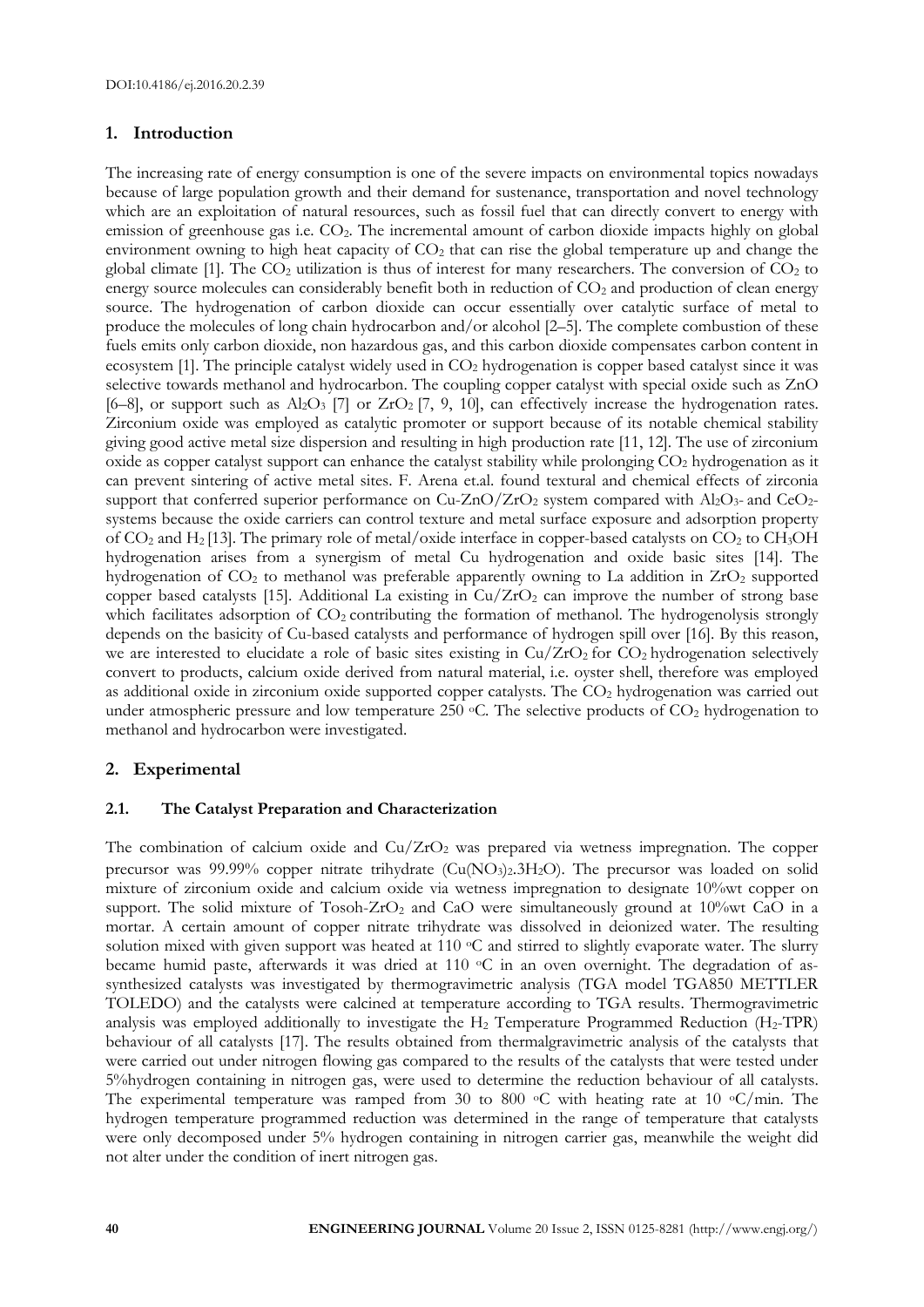#### **2.2. Catalyst Nomenclature**

The copper based catalyst supported by  $ZrO_2$  or CaO was namely  $Cu/ZrO_2$  or  $Cu/CaO$ , respectively. The copper-based catalysts combined with  $10\%$  wt calcium oxide calcined at given temperature i.e. xxx  $\degree$ C was designated Cu/ZrO<sub>2</sub>\_CaOxxx. The combination of Cu/ZrO<sub>2</sub> with 10% wt Cu/CaO by mechanically mixing was designated  $Cu/ZrO<sub>2</sub>-Cu/CaO$ . The direct combination of  $Cu/ZrO<sub>2</sub>$  with 10% wt CaO by mechanically mixing was namely  $Cu/ZrO<sub>2</sub>+CaO$ .

#### **2.3. CO<sup>2</sup> Hydrogenation Testing**

1 gram of fresh oxide catalyst was mounted to tubular reactor and CO<sub>2</sub> hydrogenation was carried out under atmospheric pressure at 250  $\circ$ C, the catalyst was fully oxidized under pre-treating oxygen gas at 350 $\circ$ C for 3 hours. The flow rate of CO<sub>2</sub>/H<sub>2</sub>/N<sub>2</sub> was at 30/10/10 ml/min. Nitrogen was used as internal standard gas for gas chromatography. The reactants and products were analyzed by VARIAN gas chromatography connecting with automatic ten-port sampling valves. The influent stream was separated by consecutive two columns i.e. i) molecular sieve for  $N_2$ , CO, CO<sub>2</sub> and CH<sub>4</sub> and the long chain HC column for hydrocarbon and methanol. The stepwise influent flow to those columns was automated via STAR software. The effluent stream was consecutively analyzed by thermal conductivity detector (TCD) and flame ionization detector (FID). The conversion of carbon dioxide, rate of reaction and product selectivity were calculated as follows.

$$
CO_2 \text{conversion} = \frac{[C_{\text{CO}_2, input} - C_{\text{CO}_2, output}]}{C_{\text{CO}_2, input}} \times 100\%
$$
\n(1)

Rate of reaction = 
$$
\frac{\left(\frac{\text{``6CO}_2 \text{conversion}}{100}\right) \times C_{\text{CO}_2, input} \left(\frac{\text{mole}}{\text{L.s}}\right)}{W_{\text{cat}}(g)}
$$
(2)

Selectivity of 
$$
CH_3OH = \frac{Concentration of CO_2convert to CH_3OH}{Concentration of CO_2 fed into reactor} \times 100\%
$$
 (3)

#### **3. Results and Discussions**

#### **3.1. Thermal Decomposition of the Catalysts Before Calcination**

The decomposition of fresh copper precursor loading on various supports, i.e. Tosoh ZrO<sub>2</sub>, CaO and ZrO<sub>2</sub>-CaO, were investigated under flowing oxygen gas. The gravimetric analysis was observed during ramping temperature to 1000 °C. Pure copper precursor (Cu(NO<sub>3</sub>)<sub>2</sub>.3H<sub>2</sub>O) was clearly decomposed at 180 and 265 <sup>o</sup>C ascribed to dehydration and decomposition of nitrate [18]; however nitrate precursor–support interaction plausibly can cause a difference in decomposition temperature of pre-calcined  $Cu/ZrO<sub>2</sub>$ , Cu/CaO and Cu/ZrO<sub>2</sub>-CaO catalysts. The copper nitrate was decomposed only at 240  $\degree$ C over zirconia support and the weight decomposition ended before 300 °C, while broad decomposition peaks were given apparently at 400 and 475oC over Cu/CaO. These two decomposition steps may possibly own to decomposition of copper precursors loaded on chemically unstable CaO support consisting slightly of  $Ca(OH)_2$ ; however, the weight was found to be thermally stable after 650 $\degree$ C. The results are in good accordance with the decomposition peaks obtained from  $Cu/ZrO<sub>2</sub>-CaO$  possessing the synergetic effects of copper loaded on  $ZrO<sub>2</sub>$  and  $CaO$  at 212  $\circ$ C and 480  $\circ$ C, respectively. Two interesting calcination temperature were therefore chosen according to the decomposition behaviours of copper precursor loaded on  $ZrO_2$  and CaO supports, i.e. 300 and 650 °C.

#### **3.2. Physicochemical Properties of the Catalysts**

The calcined catalysts and their specific surface areas are shown in Table 1. The original Tosoh  $ZrO<sub>2</sub>$  gave specific surface area of 14 m<sup>2</sup>/g (not shown in Table 1). The surface area decreased slightly to 11.9 m<sup>2</sup>/g while loading copper catalyst to  $ZrO<sub>2</sub>$  support and surface area of the catalysts sharply lost to 2.8-5.8 m<sup>2</sup>/g owning to a presence of calcium oxide in ZrO<sub>2</sub> support as shown in Table 1. The crystalline structure of the catalysts exhibited in Table 1. The tetragonal crystalline phase was the main structure of Tosoh  $ZrO<sub>2</sub>$ support, while monoclinc phase was slightly found in the X-ray diffraction patterns and it apparently transformed to tetragonal phase after calcination at 650 <sup>o</sup>C as illustrating in the diffraction pattern of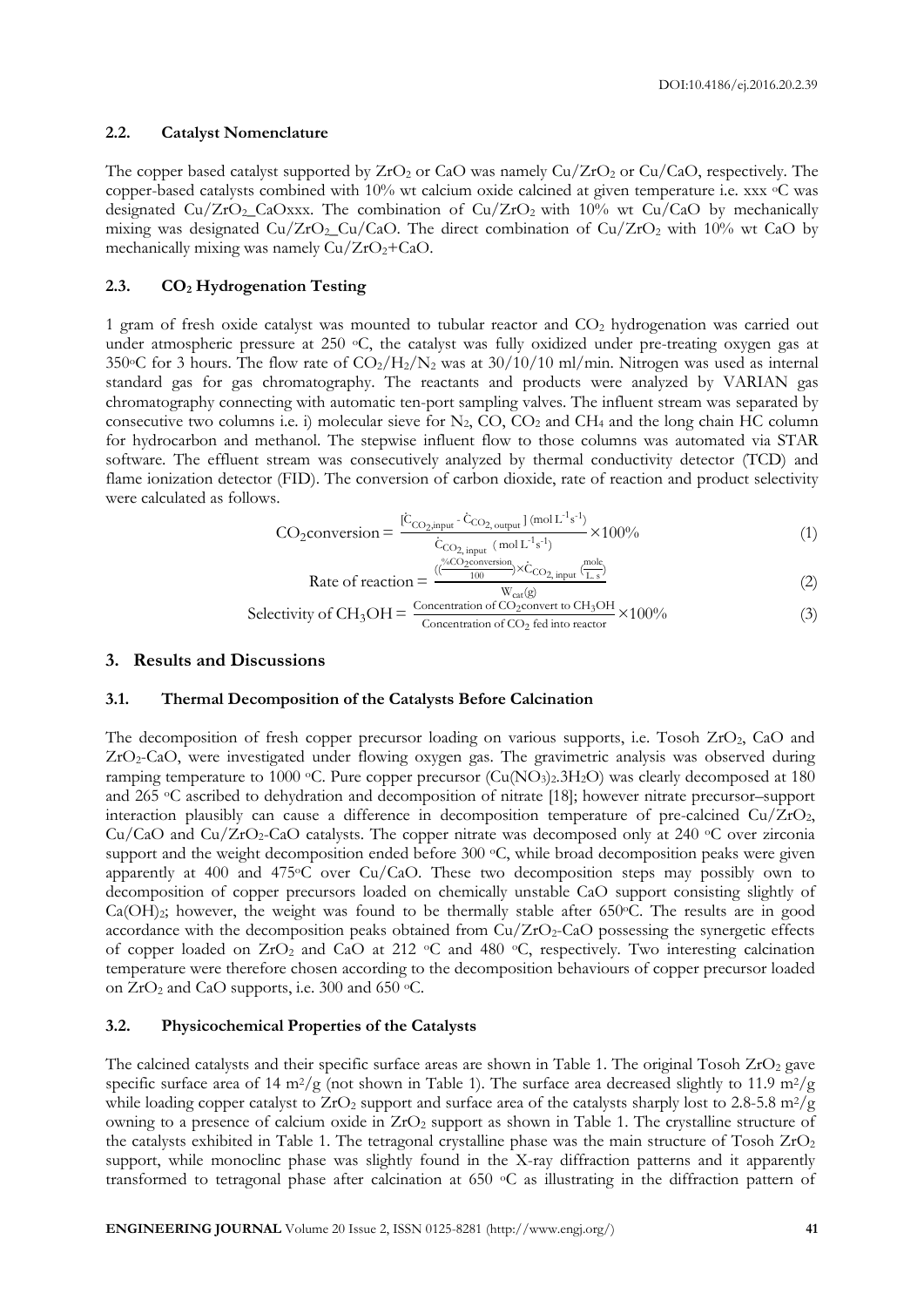$Cu/ZrO<sub>2</sub>-CaO650$  and this is in good agreement with availability of the thermodynamically stable tetragonal phase at higher temperature [19]. The diffraction patterns of commercial calcium oxide revealed cubic phase which sharply remained after calcination at 650°C for Cu/CaO650, whereas 10 percentage of additional cubic calcium oxide in copper-based catalyst was unnoticeable for  $Cu/ZrO<sub>2</sub>-CaO300$ . Two small peaks of cubic CaO were found slightly at  $2\theta = 32\degree$  and 54 $\degree$  in the diffraction pattern of Cu/ZrO<sub>2</sub>-CaO650. The cubic calcium oxide is likely to facilitate a formation of small copper metal peak at  $2\theta = 44$ °, while the copper-based catalyst mainly supported by  $ZrO_2$  possessed the small diffraction patterns of CuO at  $2\theta$  = 39<sup>o</sup> [20]. The weight decompositions representing as the behaviour of temperature programmed reduction over  $Cu/ZrO<sub>2</sub> Cu/CaO$  and  $Cu/ZrO<sub>2</sub> Cu/CaO$  were found at temperature lower than 400 °C as shown in Fig. 1(A), while the weight loss due to water evaporation of unstable catalyst over  $Cu/ZrO<sub>2</sub>$  CaO300 gave at 100  $\circ$ C and plausibly at 470 $\circ$ C as shown in Fig. 1(B), these were not the reduction behavior since these decomposition results concurrently appeared under the conditions of inert nitrogen and 5% hydrogen in nitrogen gases. The profiles of hydrogen consumption derived from the weight decomposition over  $Cu/ZrO_2$ ,  $Cu/CaO$  and  $Cu/ZrO_2$ ,  $Cu/CaO$  was illustrated in Figure 2. The  $Cu/ZrO_2$ ,  $CaO650$  gave weight decomposition resulting from the hydrogen reduction at 280 °C as shown in Fig. 1(C), although it was very small peak compared to other catalysts in Fig. 2. According to low ability of the hydrogen reduction, it may note that the hydrogen reduction may not take place during  $CO<sub>2</sub>$  hydrogenation and copper oxide species were the main active species possibly over  $Cu/ZrO<sub>2</sub>-CaO650$ . The  $Cu/CaO$ ,  $Cu/ZrO<sub>2</sub>$  and  $Cu/ZrO<sub>2</sub>$  Cu/CaO exhibited the hydrogen reduction peaks especially at low temperature as shown in Fig. 2 (<400  $\degree$ C). These catalysts are likely to give active metal sites during CO<sub>2</sub> hydrogenation. It may note that  $Cu/ZrO<sub>2</sub>$  combined with calcium oxide in different routes gave the difference in the reduction behaviour. The catalyst prepared at high calcination temperature 650 <sup>o</sup>C was hardly reduced according to the strong interaction between metal and support formed at the high temperature calcination [21], likewise the reduction peak was unidentified over the copper based catalyst supported by close combination of  $ZrO_2$  and calcium oxide which was fired at 300 °C (Cu/ZrO<sub>2</sub>\_CaO300) in Fig. 1(B). The reduction behaviour of  $Cu/ZrO<sub>2</sub>-Cu/CaO$  was similar to maternal  $Cu/ZrO<sub>2</sub>$  and  $Cu/CaO$  catalysts when directly combining  $Cu/ZrO<sub>2</sub>$  and  $Cu/CaO$  catalysts via physically mixing as shown in Fig. 2, while the close combination of calcium oxide to  $Cu/ZrO<sub>2</sub>$  catalyst via wetness impregnation route, calcined at different temperature, seems not to urge the hydrogen reduction.

#### **3.3. Effect of Calcium Oxide on CO<sup>2</sup> Hydrogenation**

The carbon dioxide hydrogenation was carried out at 250 °C under atmospheric pressure 1 bar. The catalytic activity of carbon dioxide hydrogenation over all copper based catalysts exhibits in Table 2 and Fig. 4. The catalytic activities were consistent for 4 hours. The carbon dioxide hydrogenation can occur despite no hydrogen reduction prior to the hydrogenation took place. The hydrogen chemisorptions were carried out for Cu/ZrO<sub>2</sub>650, Cu/CaO and Cu/ZrO<sub>2</sub>\_CaO300 catalysts after hydrogen reduction at 250 °C for 3 h. The amount of active metal sites was slightly found due to small amount of hydrogen adsorbed (0.0000 molecule/g), thus the catalytic activity and product selectivity for these catalysts was possibly dependence on copper oxide and its neighbouring species. Although the copper-based catalyst loaded on ZrO2 exhibited % CO<sub>2</sub> conversion similarly to the copper-based catalyst loaded on CaO, both copper-based catalysts were selective to different products. The Cu/CaO preferred route of methanation, while Cu/ZrO<sup>2</sup> gave oxygenate compound, i.e. methanol, and longer chain hydrocarbon as shown in Table 2. The hydrocarbon compounds were found over copper-based catalysts consisting both of  $ZrO<sub>2</sub>$  and CaO i.e. Cu/ZrO<sub>2</sub>, Cu/CaO, Cu/ZrO<sub>2</sub>\_CaO300 and Cu/ZrO<sub>2</sub>\_CaO650. Temperature of calcination had an impact on difference in product selectivity probably accrediting to formation of different calcium oxide species. The calcium oxide can occur in amorphous form or fine particles dispersed well enough in the catalysts owning to no detection of X- ray diffraction. The thermal stability of calcium oxide species in  $Cu/ZrO<sub>2</sub> CaO650$  was up to 600 °C according to thermal degradation results in Fig. 1(C), while the less stability exhibited in  $Cu/ZrO<sub>2</sub>-CaO300$ . Pre-treating at 350  $\degree$ C prior to  $CO<sub>2</sub>$  hydrogenation can cause thermal decomposition of  $Cu/ZrO<sub>2</sub>$  CaO300 catalyst and the decomposition can change surface chemistry of calcium oxide and may affect on interfacial interaction of calcium oxide species and its neighbouring particles such as copper oxide and ZrO<sub>2</sub>. This would facilitate the reaction toward reverse water gas shift or consecutive methanol decomposition paths causing formation of carbon monoxide [13]. This is in good agreement with the results obtained by M.C. Román-Martinéz et. al. reported positive effect of Pt-Ca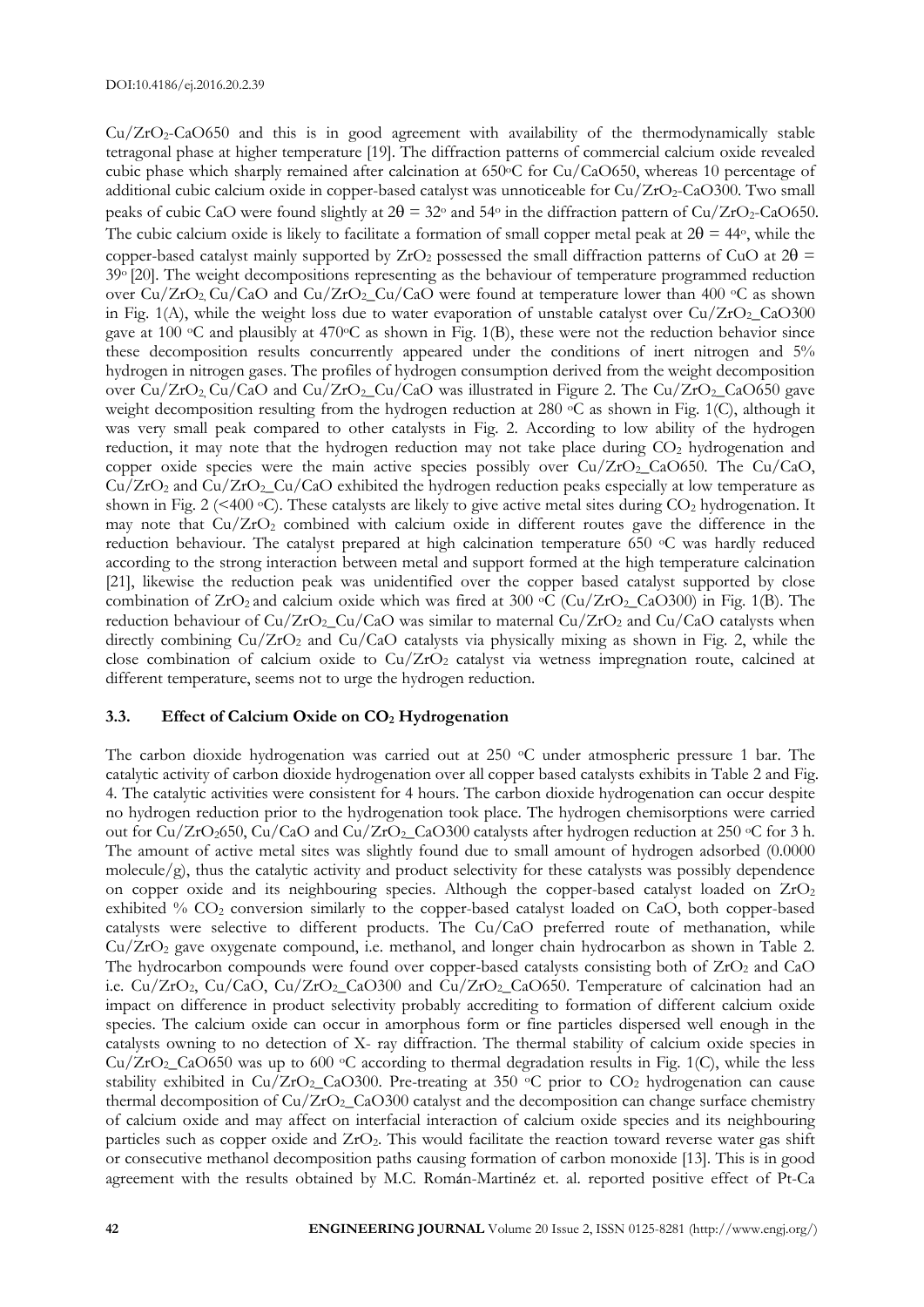combination on CO<sup>2</sup> hydrogenation presenting high selectivity to CO [22]. The close combination of calcium oxide in copper based catalysts can cause the formation of methanol, but directly mixing calcium oxide at 10% wt to copper-based catalyst,  $Cu/ZrO<sub>2</sub>$  gave a superior formation of methanol as shown in Fig. 4(a), strongly emphasizing the activity of La modified copper-based catalysts [15] and a dual site L-H mechanism proposed by *Arena F. et al.* [13], involving hydrogenation and basic oxide sites at the surfaces of metal and oxide phase.

Table 1. Physical properties of copper-based catalysts combined with commercial CaO.

| Catalyst                   | Calcination               | <b>Specific Surface</b> | Crystalline structure    |                          |        |
|----------------------------|---------------------------|-------------------------|--------------------------|--------------------------|--------|
| nomenclature               | Temperature $(^{\circ}C)$ | Area $(m^2/g)$          | ZrO <sub>2</sub>         | CaO                      | CuO/Cu |
| Cu/ZrO <sub>2</sub>        | 300                       | $11.9 \pm 0.3$          | T,M                      | $\overline{\phantom{0}}$ | CuO    |
| Cu/CaO                     | 650                       | $2.9 \pm 0.3$           | $\overline{\phantom{a}}$ | Cubic                    | Cu     |
| $Cu/ZrO2$ CaO300           | 300                       | $5.8 \pm 0.7$           | T,M                      | $\overline{\phantom{a}}$ | CuO    |
| Cu/ZrO <sub>2</sub> CaO650 | 650                       | $9.4 \pm 0.5$           | T                        | $\overline{\phantom{a}}$ | CuO    |
| $Cu/ZrO2-Cu/CaO$           | 300, 650                  |                         | $\qquad \qquad$          |                          |        |
| $Cu/ZrO2+CaO$              | 300                       |                         |                          |                          |        |



Fig. 1. (A) The rate of weight decomposition by TGA under 5%  $H_2$  in N<sub>2</sub> flowing gas i.e. Cu/CaO,  $Cu/ZrO<sub>2</sub>$  and  $Cu/ZrO<sub>2</sub>-Cu/CaO$ .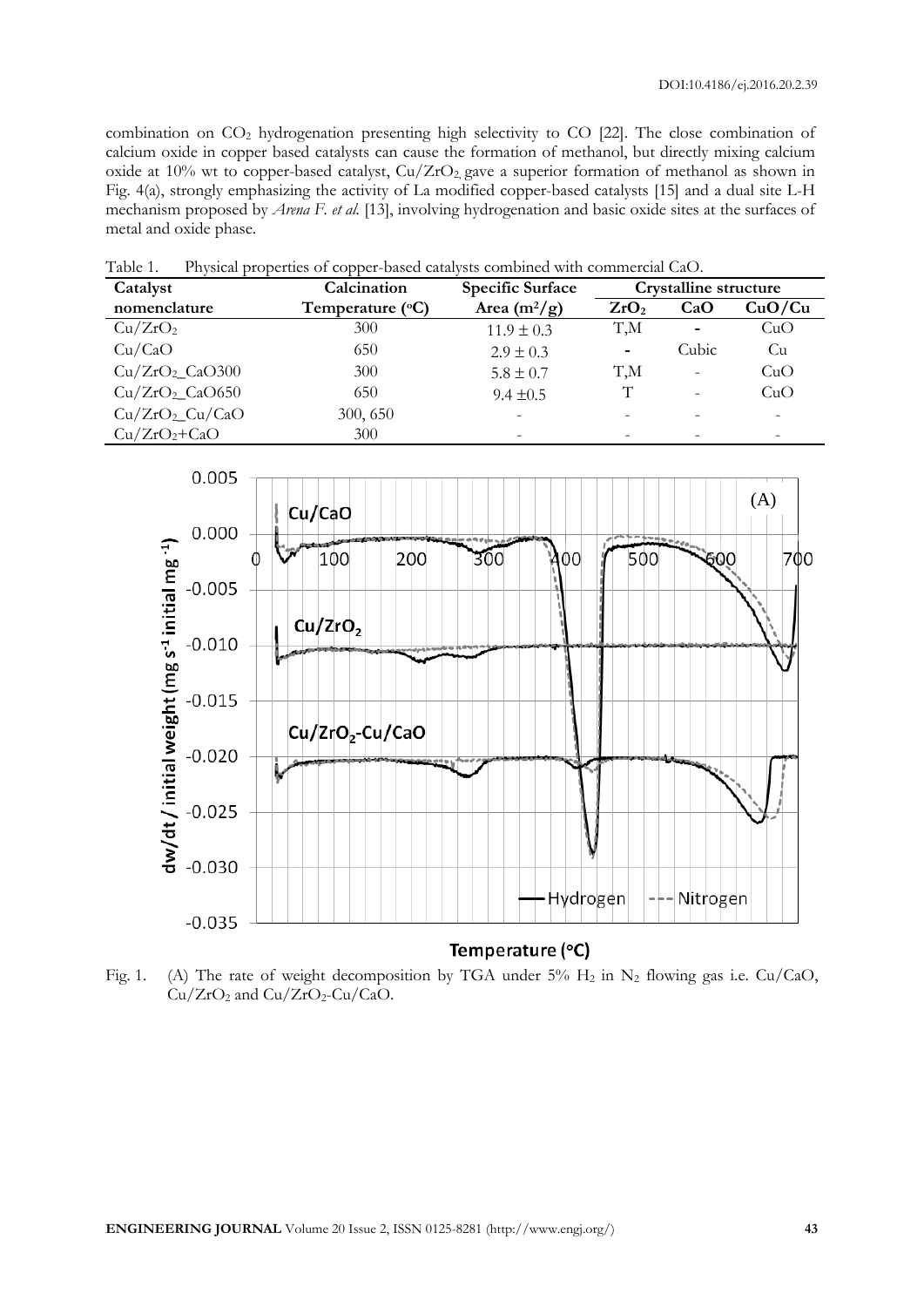

Fig. 1. (Cont.) The rate of weight decomposition by TGA under 5%  $H_2$  in  $N_2$  flowing gas i.e. (B)  $Cu/ZrO<sub>2</sub>-CaO300$  and (C)  $Cu/ZrO<sub>2</sub>-CaO650$ .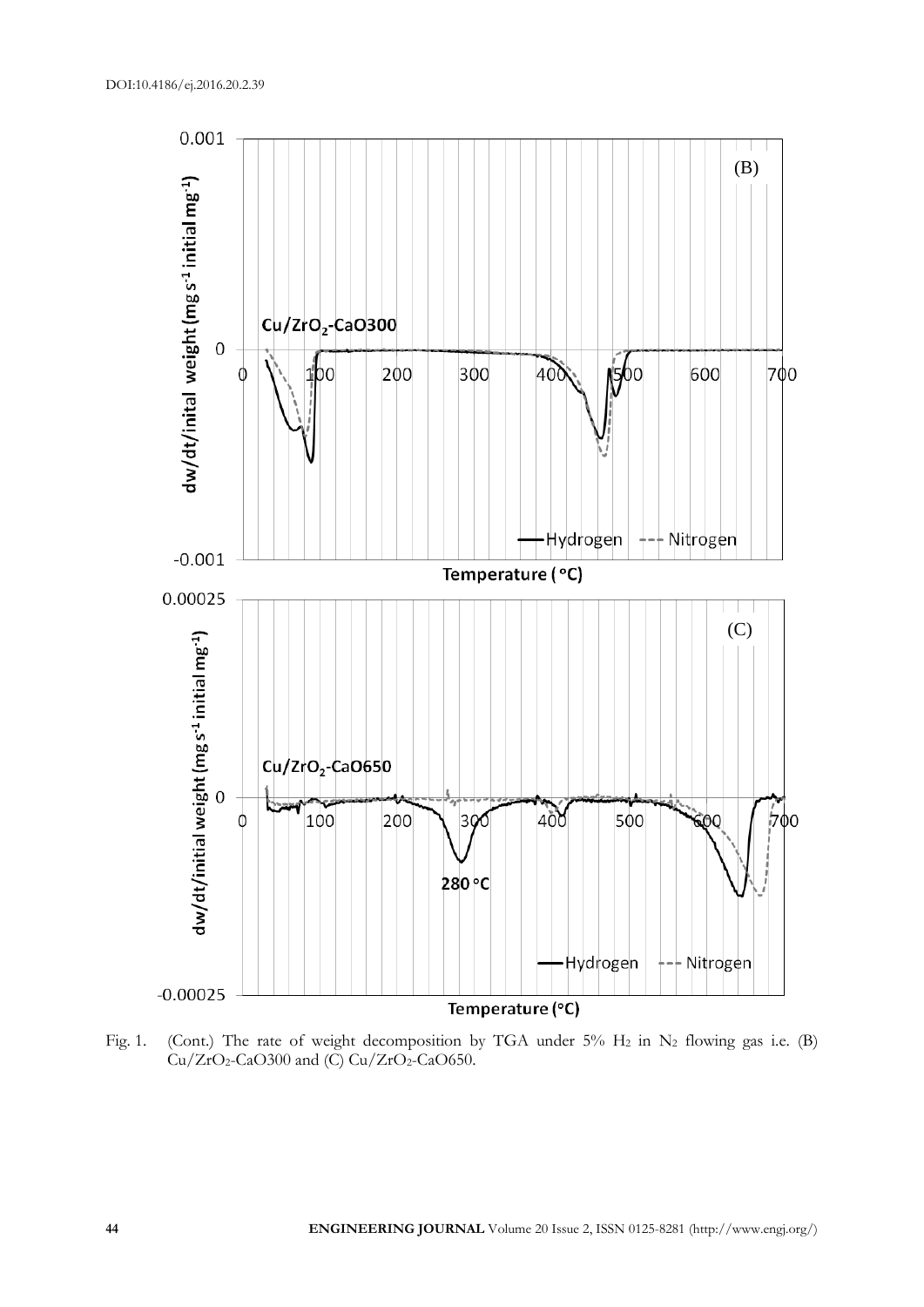

Fig. 2. Hydrogen temperature programmed reduction profiles.



Fig. 3. X-ray diffraction patterns of the catalysts and supports.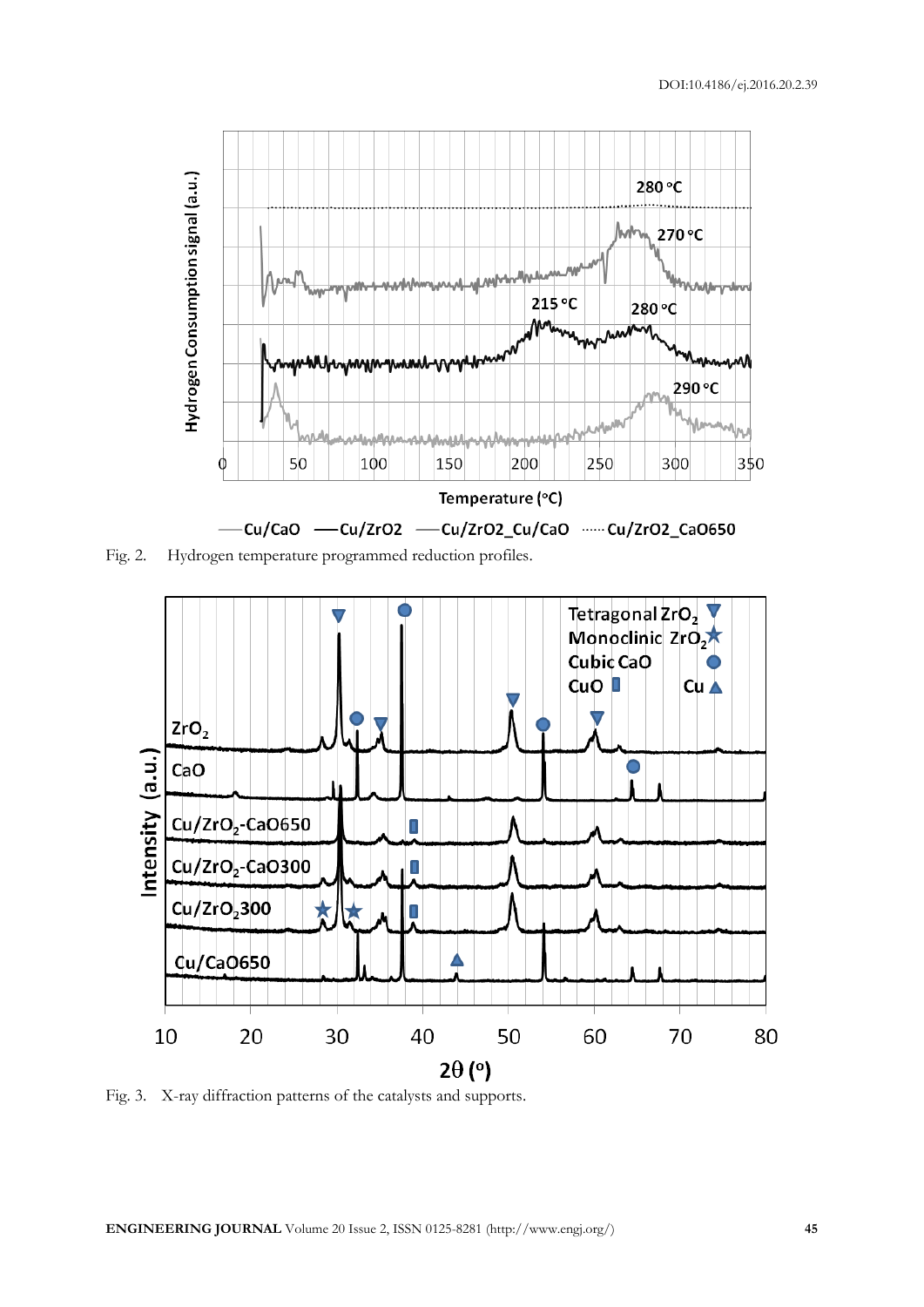|                            |                                    | Rate of Reaction                                                  | (%) Product Selectivity |      |                 |          |          |
|----------------------------|------------------------------------|-------------------------------------------------------------------|-------------------------|------|-----------------|----------|----------|
| Catalyst                   | $\%$ CO <sub>2</sub><br>Conversion | ( $\mu$ mol L <sup>-1</sup> s <sup>-1</sup> g cat <sup>-1</sup> ) | CH <sub>3</sub> OH      | CO   | Hydrocarbon     |          |          |
|                            |                                    |                                                                   |                         |      | CH <sub>4</sub> | $C_2H_6$ | $C_{3+}$ |
| Cu/ZrO <sub>2</sub>        | 3.3                                | 25.7                                                              | 0.8                     | 0.0  | 81.8            | 18.1     | 0.0      |
| Cu/CaO                     | 2.8                                | 21.8                                                              | 0.0                     | 0.0  | 100.0           | 0.0      | 0.0      |
| Cu/ZrO <sub>2</sub> CaO300 | 6.1                                | 47.4                                                              | 0.4                     | 41.7 | 48.3            | 10.1     | 0.0      |
| Cu/ZrO <sub>2</sub> CaO650 | 4.3                                | 33.4                                                              | 0.2                     | 0.0  | 73.1            | 24.4     | 2.4      |
| $Cu/ZrO2-Cu/CaO$           | 3.3                                | 25.7                                                              | 0.8                     | 0.0  | 79.8            | 19.6     | 0.0      |
| $Cu/ZrO2+CaO$              | 2.9                                | 22.5                                                              | 1.2                     | 0    | 98.8            | 0.0      | 0.0      |

Table 2. The catalytic activities and selectivity of products for all catalysts at initial.



# **4. Conclusions**

The copper-based catalysts modified by 10%wt calcium oxide were prepared by wetness impregnation. The calcination temperature can cause a difference in copper-calcium oxide species that was selective to different product distribution. The CO<sub>2</sub> hydrogenation was carried out after pre-treating the catalyst under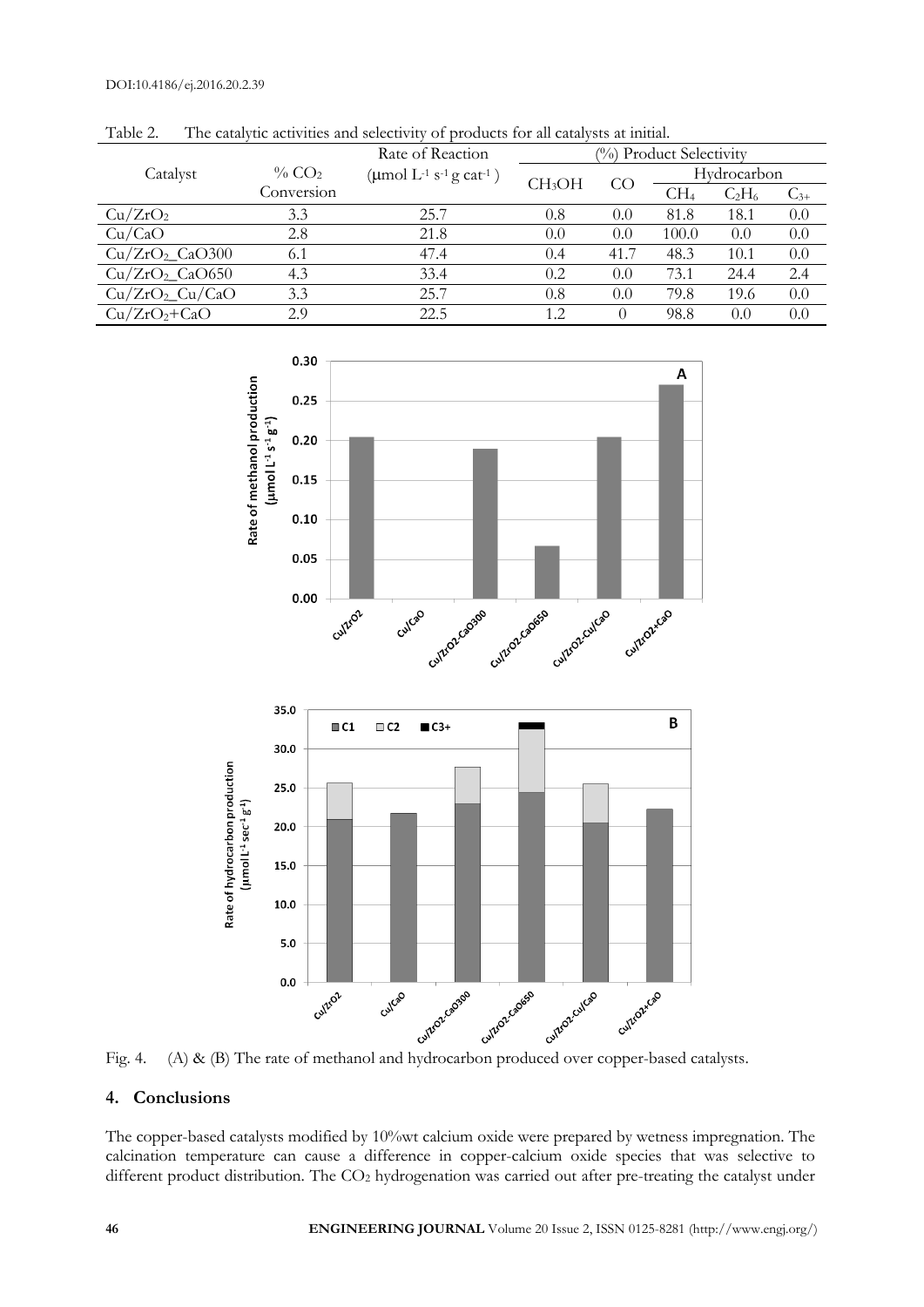oxygen flowing gas at 350 °C. The product distribution of longer chain hydrocarbon, i.e. CH<sub>4</sub>, C<sub>2</sub>H<sub>6</sub> and C<sub>3</sub>H<sub>8</sub>, formed at 33.4 µmol L<sup>-1</sup> s<sup>-1</sup> g<sup>-1</sup> over the catalyst with high calcination temperature 650 °C. The majority of product was carbon monoxide (19.8 µmol L<sup>-1</sup> s<sup>-1</sup> g<sup>-1</sup>) and methane (22.9 µmol L<sup>-1</sup> s<sup>-1</sup> g<sup>-1</sup>) over the catalyst with low calcination temperature 300 °C. The methanol production was improved over copperbased catalyst directly mixing to calcium oxide  $(Cu/ZrO<sub>2</sub>+CaO)$ .

#### **Acknowledgements**

The authors would like give their gratitude to the financial support from the Faculty of Engineering, Burapha University (Grant No. 23/2556), Centre of Excellence in Catalysis and Catalytic Reaction Engineering, Chulalongkorn University according to the laboratory support and Department of Chemical Engineering, Burapha University for the facilities.

#### **References**

- [1] G. A. Olah, G. K. Surya Prakash, and A. Goeppert, "Anthropogenic chemical carbon cycle for sustainable future," *J Am Chem Soc*, vol. 133, pp. 12881–12898, May 2011.
- [2] K. W. Jun, W. J. Shen, K. S. R. Rao, and K. W. Lee, "Residual sodium effect on the catalytic activity of Cu/ZnO/Al2O<sup>3</sup> in methanol synthesis from CO<sup>2</sup> hydrogenation," *Appl Catal A : General*, vol. 174, no. 1–2, pp. 231–238, Nov. 1998.
- [3] M. Saito, M. Takeuchi, T. Watanabe, J. Toyir, S. Luo, and J. Wu, "Methanol synthesis from CO<sub>2</sub> and H<sup>2</sup> over A Cu/ZnO-based multicomponent catalyst," *Energy Convs Mgmt*, vol. 38, pp. S403–S408, 1997.
- [4] R. Satthawong, N. Koizumi, C. Song, and P. Prasassarakich, "Light olefin synthesis from CO<sup>2</sup> hydrogenation over K-promoted Fe-Co bimetallic catalysts," *Catal Today*, vol. 251**,** pp. 34–40, Aug. 2015.
- [5] R. W. Dorner, D. R. Hardy, F. W. Williams, and H. D. Willauer, " $C_2-C_{5+}$  olefin production from  $CO_2$ hydrogenation using ceria modified Fe/Mn/K catalysts," *Catal Commun*, vol. 15, no. 1, pp. 88–92, Nov. 2011.
- [6] A. Karelovic, A. Bargibant, C. Fernandez, and P. Ruiz, "Effect of the structural and morphological properties of Cu/ZnO catalysts prepared by citrate method on their activity toward methanol synthesis from CO<sup>2</sup> and H<sup>2</sup> under mild reaction conditions," *Catal Today*, vol. 197, no. 1, pp. 109–118, Dec. 2012.
- [7] M. Saito and K. Murata, "Development of high perforamance Cu/ZnO-based catalysts for methanol synthesis and water-gas shift reaction," *Catal Surv Asia*, vol. 8, no. 4, pp. 285–294, Dec. 2004.
- [8] H. Y. Chen, S. P. Lau, L. Chen, J. Lin, C. H. A. Huan, K. L.Tan, and J. S. Pan, "Synergism between Cu and Zn sites in Cu/Zn Catalysts for methanol synthesis," *Appl Surf Sci*, vol. 152, no. 3–4, pp. 193– 199, Nov. 1999.
- [9] H. D. Zhuang, , S. F. Bai, , X. M. Liu, and Z. F. Yan, "Structure and performance of  $Cu/ZrO<sub>2</sub>$  catalyst for the synthesis of methanol from CO<sup>2</sup> hydrogenation," *J Fuel Chem Tech*, vol. 38, no.4, pp. 462–467, Aug. 2010.
- [10] X. Guo, D. Mao, G. Lu, S. Wang, and G. Wu, "CO<sub>2</sub> hydrogenation to methanol over Cu/ZnO/ZrO<sub>2</sub> catalysts prepared via a route of solid-state reaction," *Catal Commun*, vol. 12, no.12, pp. 1095–1098, Jul. 2011.
- [11] F. Arena, K. Barbera, G. Italiano, G. Bonura, L. Spado, and F. Frusteri, "Synthesis, characterization and activity pattern of Cu-ZnO/ZrO<sub>2</sub> catalysts in the hydrogenation of carbon dioxide to methanol," *J Catal*, vol. 249, no. 2, pp. 185–194, Jul. 2007.
- [12] F. Song, Y. Tan, H. Xie, Q. Zhang, and Y. Han, "Direct synthesis of dimethyl ether from biomassderived syngas over Cu-ZnO-Al<sub>2</sub>O<sub>3</sub>-ZrO<sub>2</sub>(x)/ $\gamma$ -Al<sub>2</sub>O<sub>3</sub> bifunctional catalysts: Effect of Zr-loading," *Fuel Process Technol*., vol. 126, pp. 88–94, Oct. 2014.
- [13] F. Arena, G. Mezzatesta, G. Zafarana, G. Trunfio, F. Frusteri, and L. Spadaro, "Effects of oxide carriers on surface functionality and process performance of the Cu-ZnO system in the synthesis of methanol via CO<sup>2</sup> hydrogenation," *J. Catal*, vol. 300, pp. 141–151, Apr. 2013.
- [14] F. Arena, G. Italiano, K. Barbera, S. Bordiga, G. Bonura, L. Spadaro, and F. Frusteri, "Solid-state interactions, adsorption sites and functionality of  $Cu-ZnO/ZrO<sub>2</sub>$  catalysts in the  $CO<sub>2</sub>$  hydrogenation to CH3OH," *Appl Catal A: General*, vol. 350, no. 1, pp. 16–23, Nov. 2008.

**ENGINEERING JOURNAL** Volume 20 Issue 2, ISSN 0125-8281 (http://www.engj.org/) **47**